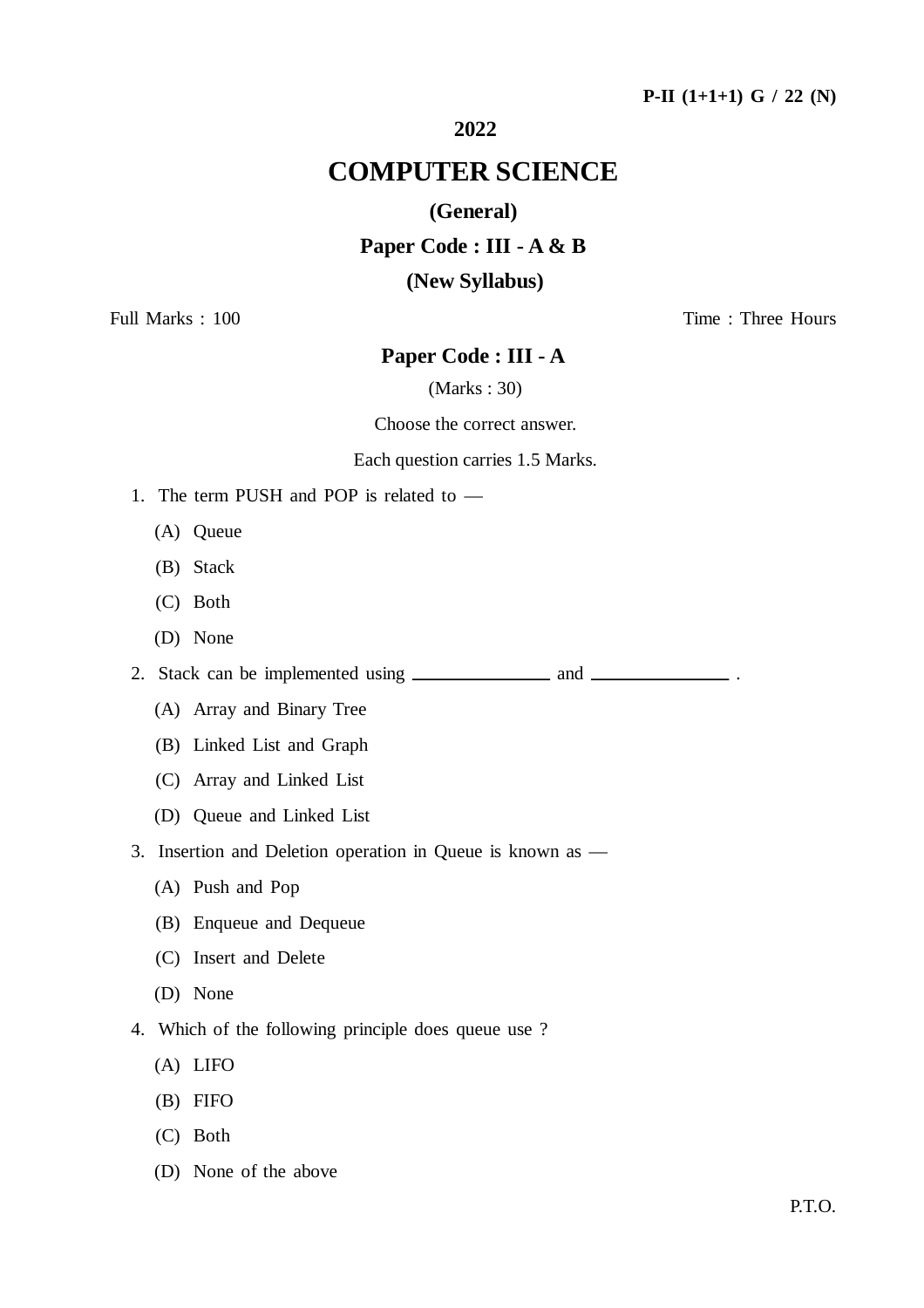- 5. How are String represented in memory considering C language ?
	- (A) An array of characters
	- (B) The object of same class
	- (C) Same as other primitive data types
	- (D) Linkedlist of characters
- 6. How is an array initialized in C language ?
	- (A) int  $a[3] = \{1, 2, 3\}$
	- (B) int  $a = \{1, 2, 3\}$
	- (C) int  $a[$ ] = new int [3]
	- (D) int  $a(3) = [1, 2, 3]$
- 7. Which of the following is an exit controlled loop ?
	- (A) While loop
	- (B) For loop
	- (C) do-while loop
	- (D) None of the above
- 8. What is the size of the int data type (in bytes) in C for 32-bit compiler ?
	- $(A)$  4
	- (B) 8
	- (C) 2
	- (D) 1
- 9. When a POP() operation is called on an empty stack, what is the condition called ?
	- (A) Overflow
	- (B) Underflow
	- (C) Syntax error
	- (D) Garbage value
- 10. Which of the following function is used to open a file in C ?
	- (A) fopen
	- (B) fclose
	- (C) fseek
	- (D) fgets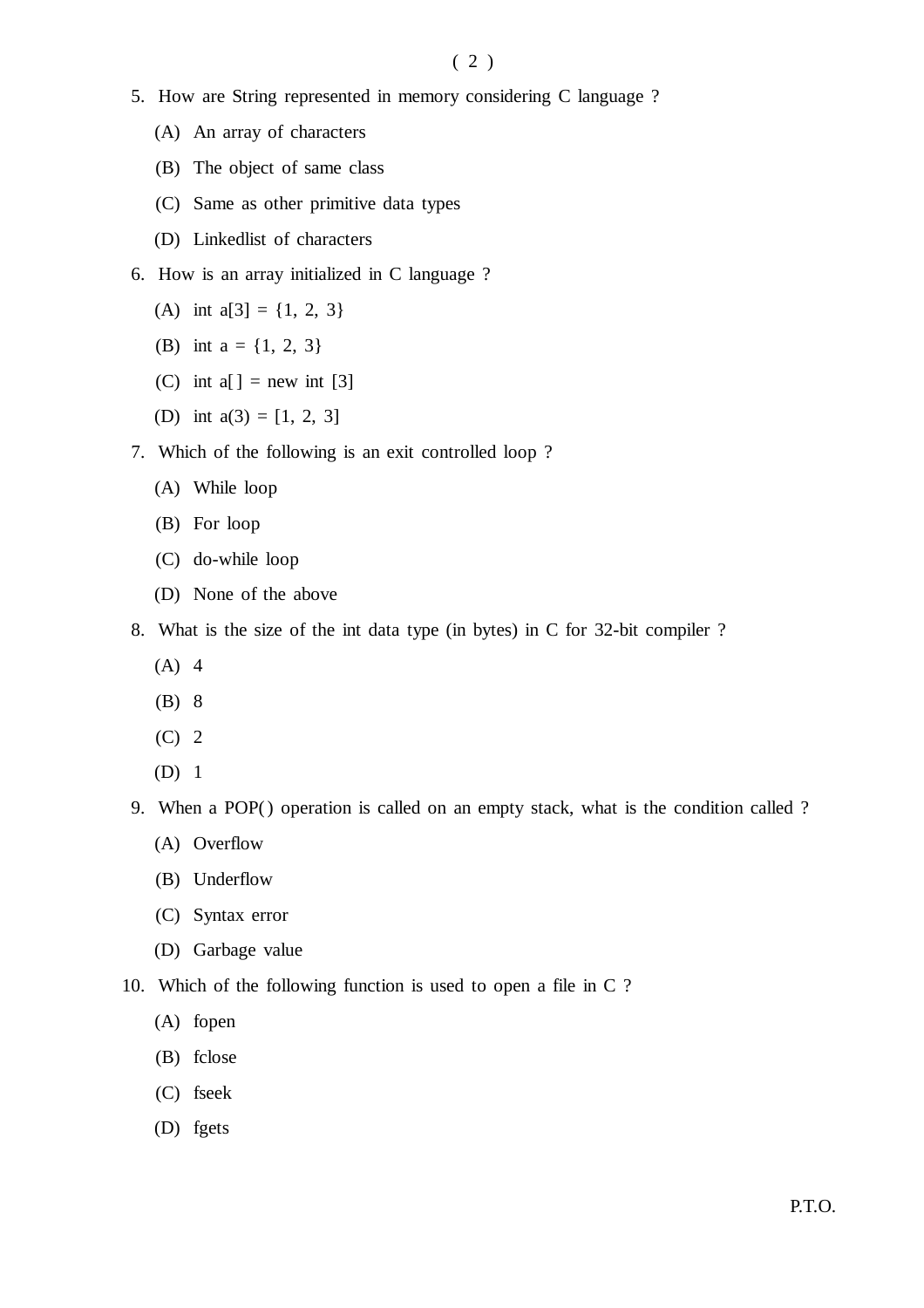- 11. What is the return type of the fopen () function in C ?
	- (A) Pointer to a FILE object
	- (B) Pointer to an integer
	- (C) An integer
	- (D) None of the above
- 12. How to find the length of an array in C ?
	- (A) sizeof(a)
	- (B) sizeof(a[0])
	- (C) sizeof(a) / sizeof(a[0])
	- (D) sizeof(a) \* sizeof(a[0])
- 13. Which of the following is not a storage class specifier in C ?
	- (A) volatile
	- (B) extern
	- (C) auto
	- (D) static
- 14. Which of the following should be used to free memory from a pointer allocated using the "malloc()" function ?
	- (A) free()
	- (B) delete()
	- (C) realloc()
	- (D) None of the above
- 15. Which of the following are correct file opening modes in C ?
	- $(A)$  r
	- (B) rb
	- $(C)$  w
	- (D) All of the above
- 16. A translator which reads an entire program written in a high level language and converts it into machine language code is —
	- (A) Assembler
	- (B) Translator
	- (C) Compiler
	- (D) System software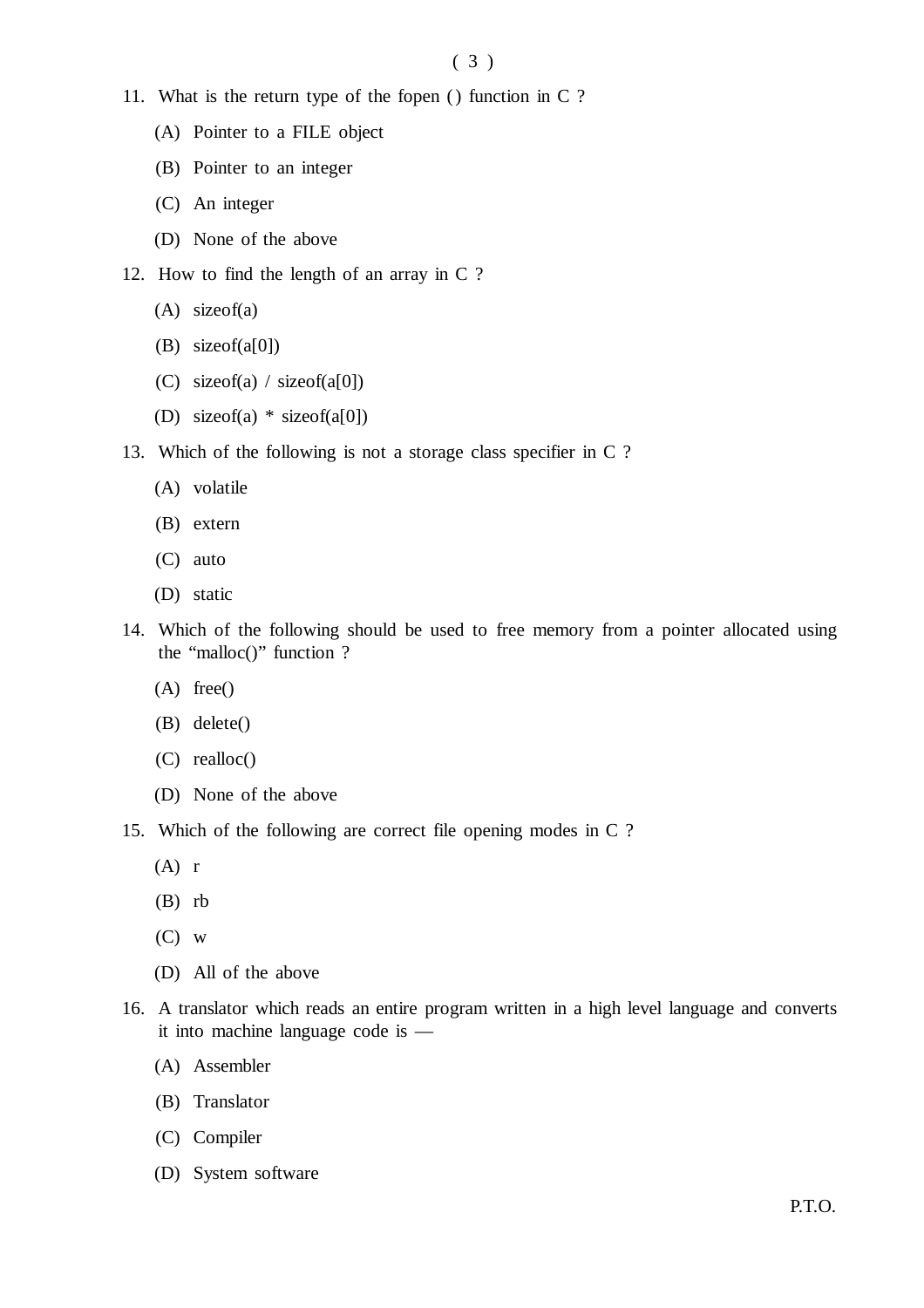## $(4)$

17. Find the output of a and b after executing the following C program snippet —

let  $a=10$ ,  $b=15$ ;

 $a=a<sup>0</sup>b$ ;

 $b=a$ <sup> $b$ </sup>;

 $a=a<sup>0</sup>b$ :

- (A) a=10, b=25
- (B) a=15, b=25
- (C) a=15, b=10
- (D) None of the above

18. A program —

- (A) is a device that performs a sequence of operations specified by instructions in memory
- (B) is the device where information is stored
- (C) is a sequence of instructions
- (D) is typically characterized by interactive processing and time of the CPU's time to allow quick response to each user

———————

- 19. An OS is an
	- (A) Application program
	- (B) System program
	- (C) Al program
	- (D) None of the above

20. PCB stands for —

- (A) Process Control Board
- (B) Program Control Block
- (C) Process Control Block
- (D) None of the above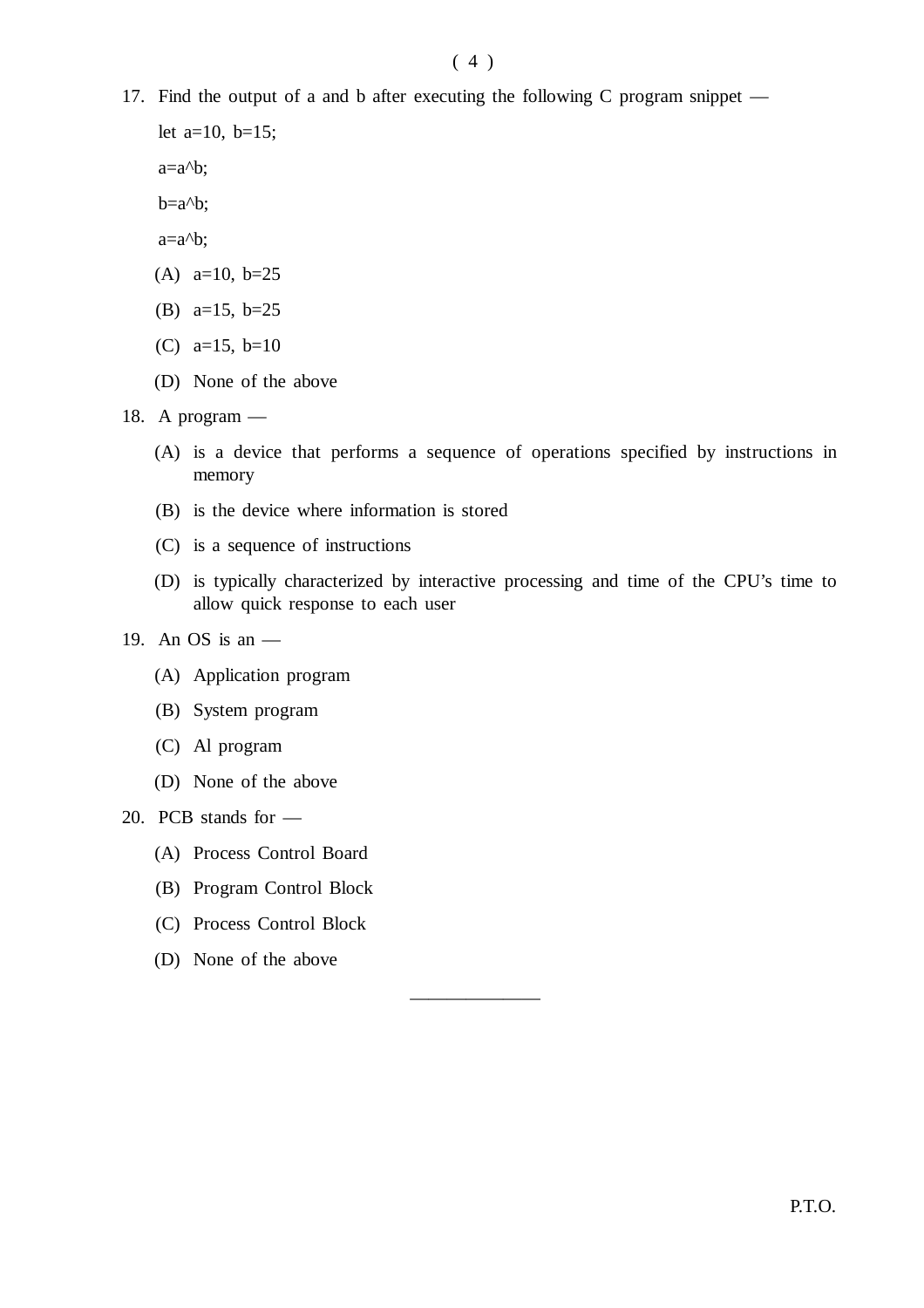## **Paper Code : III - B**

 $(5)$ 

(Full Marks : 70)

*The figures in the margin indicate full marks. Candidates are required to give their answers in their own words as far as practicable.*

Answer any *five* questions taking at least one at most two questions from each group.  $14\times5=70$ 

#### **Group - A**

- 1. (a) Write an algorithm to sort a set of numbers using Selection Sort technique. Give an example of it.
	- (b) Explain recursion with an example.
	- (c) Write down the complexity of the following algorithm
		- 1. Marge sort 2. Bubble sort. (4+3)+5+2=14
- 2. (a) Differentiate between Stack and Queue.
	- (b) Explain dynamic memory allocation.
	- (c) Write an algorithm that implements Binary Search iteratively.
	- (d) Write the advantages of Linked List over an Array.  $4+3+5+2=14$
- 3. (a) What is Hashing ? Describe two hashing methods with example.
	- (b) What is collision ? Discuss two collision resolution techniques briefly.

 $(2+5)+(2+5)=14$ 

#### **Group - B**

- 4. (a) What is critical section in OS ?
	- (b) Describe scheduling with examples.
	- (c) Describe the necessary contitions for deadlock.  $4+5+5=14$
- 5. (a) What is Swapping in OS ?
	- (b) What do you mean by paging ? Write two advantages of paging ?
	- (c) What is page fault ?
	- (d) Briefly discuss about Process Life Cycle ?  $4+6+2+2=14$

## **Group - C**

6. (a) Write a C program to print the following pattern :

1 1 2 1 2 3